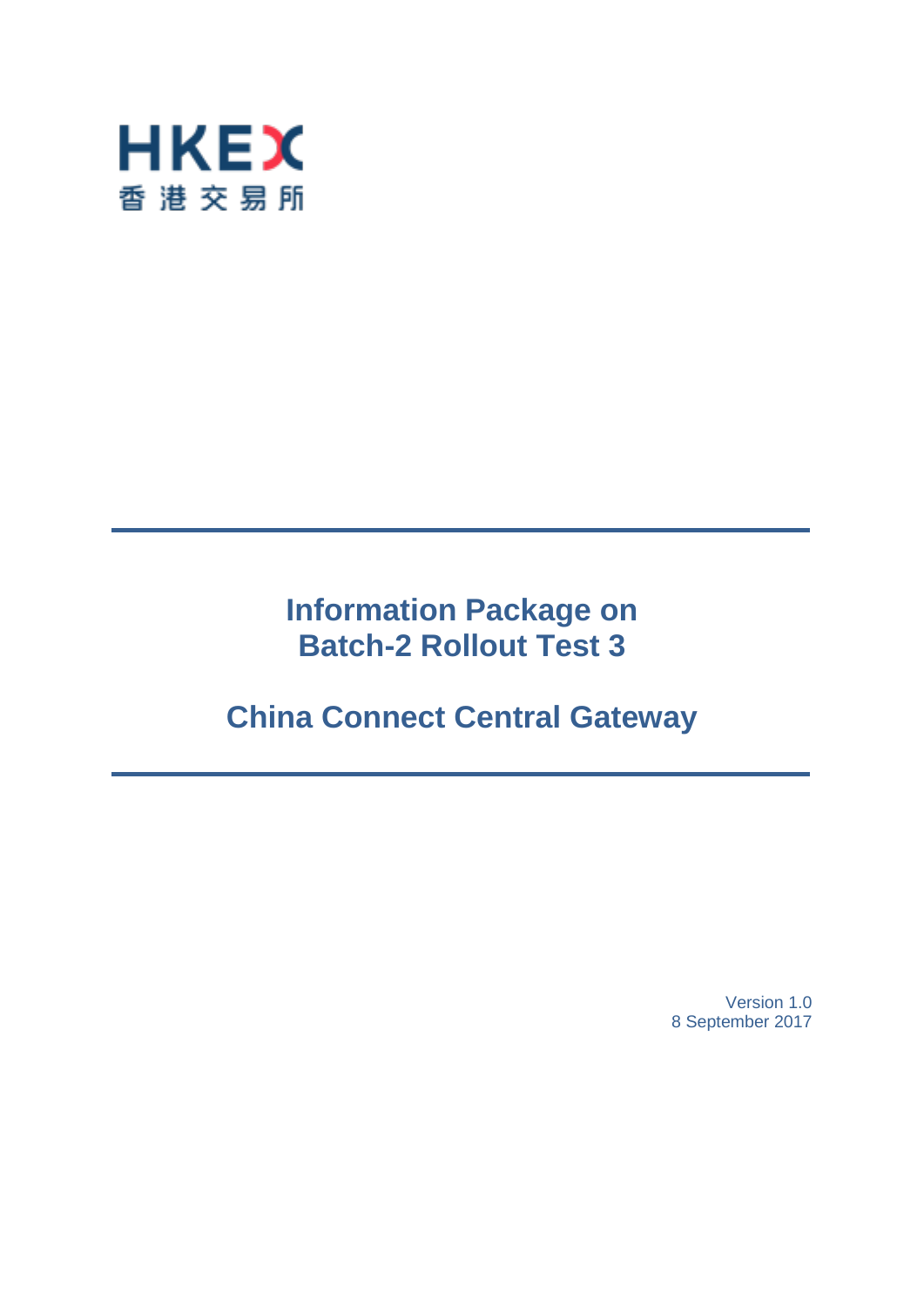## **IMPORTANT INFORMATION**

The information contained in this document is for general informational purposes only and does not constitute an offer, solicitation or recommendation to buy or sell any securities or to provide any investment advice or service of any kind. This document is not directed at, and is not intended for distribution to or use by, any person or entity in any jurisdiction or country where such distribution or use would be contrary to law or regulation or which would subject Hong Kong Exchanges and Clearing Limited ("**HKEX**"), The Stock Exchange of Hong Kong Limited ("**SEHK**"), Hong Kong Securities Clearing Company Limited ("**HKSCC**"), Shenzhen Stock Exchange ("**SZSE**"), Shanghai Stock Exchange ("**SSE**") and China Securities Depository and Clearing Corporation Limited ("**ChinaClear**") (together, the "**Entities**", each an "**Entity**"), or any of their affiliates, or any of the companies that they operate, to any registration requirement within such jurisdiction or country.

No section or clause in this document may be regarded as creating any obligation on the part of any of the Entities. Rights and obligations with regard to the trading, clearing and settlement of any securities effected on the SZSE, SSE and SEHK, including through the Shenzhen-Hong Kong Stock Connect or the Shanghai-Hong Kong Stock Connect (together "**Stock Connect**"), shall depend solely on the applicable rules of the relevant exchanges and clearing houses, as well as the applicable laws, rules and regulations of Mainland China and Hong Kong.

Although the information contained in this document is obtained or compiled from sources believed to be reliable, none of the Entities guarantee the accuracy, validity, timeliness or completeness of the information or data for any particular purpose, and the Entities and the companies that they operate shall not accept any responsibility for, or be liable for, errors, omissions or other inaccuracies in the information or for the consequences thereof. The information set out in this document is provided on an "as is" and "as available" basis and may be amended or changed in the course of implementation of Stock Connect. It is not a substitute for professional advice which takes account of your specific circumstances and nothing in this document constitutes legal advice. HKEX and its subsidiaries shall not be responsible or liable for any loss or damage, directly or indirectly, arising from the use of or reliance upon any information provided in this document.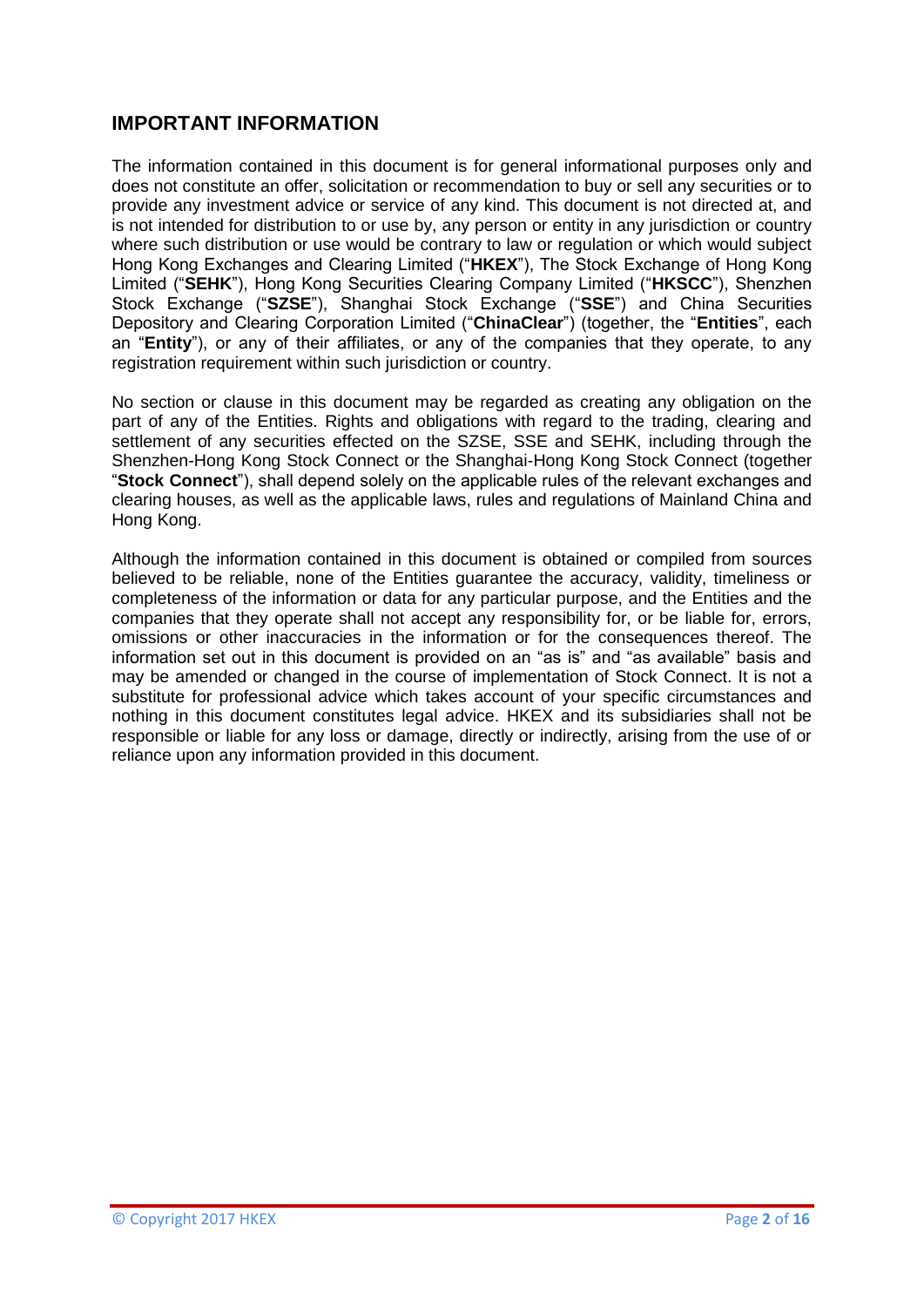# **Table of Contents**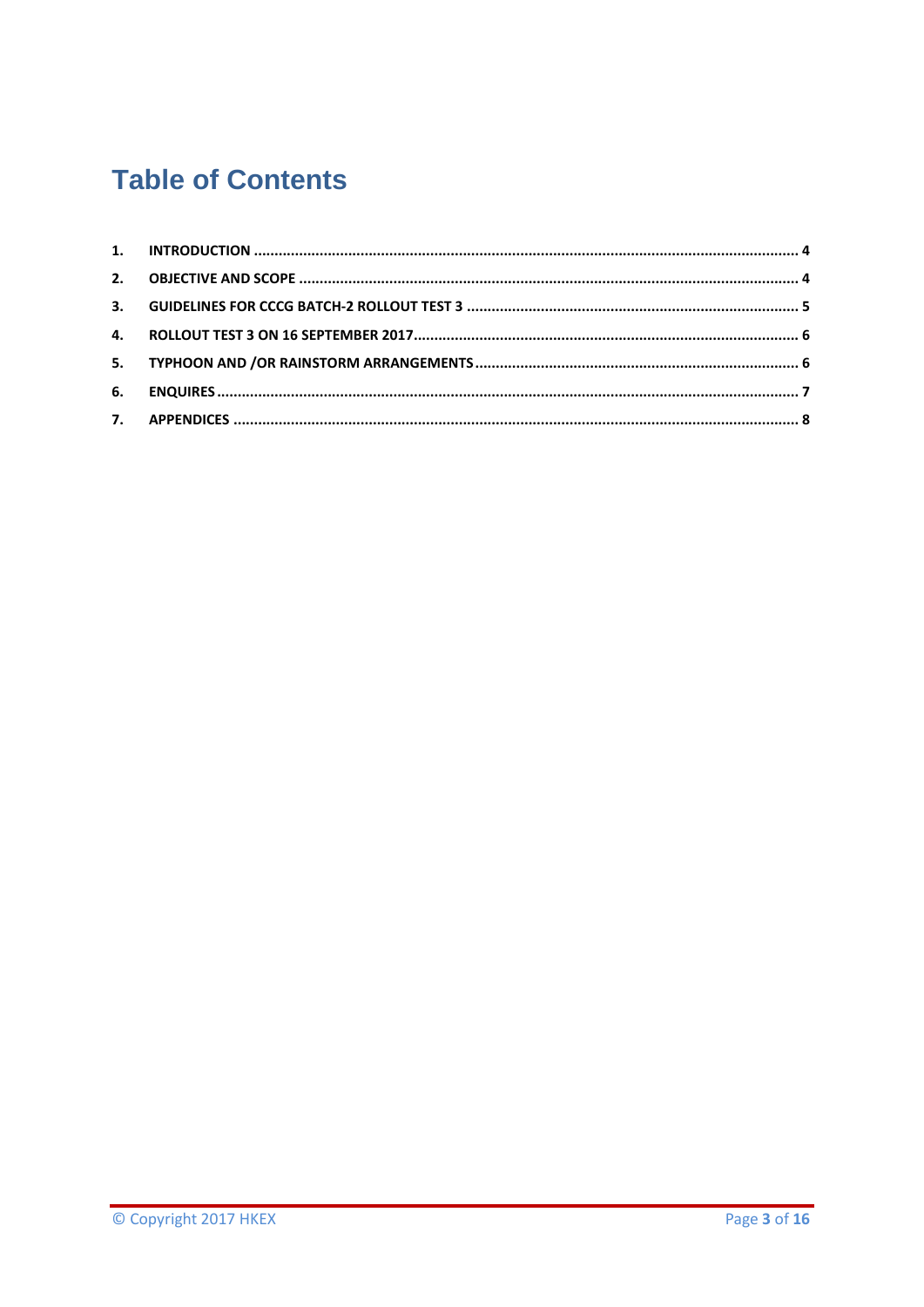### <span id="page-3-0"></span>**1. Introduction**

HKEX China Connect Central Gateway ("CCCG") is a new market access gateway which is implemented based on Orion Central Gateway ("OCG") model for HK Securities Market to provide a consistent interface to China Connect Exchange Participants ("CCEPs"). CCCG is used for connection between Broker Supplied System ("BSS") and China Stock Connect System ("CSC"), and order routing to mainland stock exchange(s). Through a phased migration, CCCG aims to replace the existing China Connect Open Gateway ("CCOG"). CCCG has been launched on 17 July 2017 successfully.

To support the migration from CCOG to CCCG, HKEX started Batch-2 enrollment in May 2017. Simulator test and End-to-End test were subsequently organized for enrolled CCEPs using their BSS to verify that they have successfully implemented the interface protocol requirements and other system changes for using the CCCG. This document provides details on the final set of on-boarding activities in which Batch-2 CCCG users who have successfully completed the preparatory and conformance tests are required to participate should they wish to join CCCG Batch-2 production launch.

## <span id="page-3-1"></span>**2. Objective and Scope**

These on-boarding activities in focus here comprise Rollout Test 1 (RT1), Rollout Test 2 (RT2) and Rollout Test 3 (RT3) to be conducted during designated week-ends of August and September 2017 as listed below:

| <b>Test</b>                                                                                                                       | <b>Date</b>                        | <b>Time</b>       | <b>Objectives</b>                                                                                                                                                                                                                                                                                                                                                                                                                                                                                              |  |
|-----------------------------------------------------------------------------------------------------------------------------------|------------------------------------|-------------------|----------------------------------------------------------------------------------------------------------------------------------------------------------------------------------------------------------------------------------------------------------------------------------------------------------------------------------------------------------------------------------------------------------------------------------------------------------------------------------------------------------------|--|
| RT <sub>1</sub><br>(Completed)                                                                                                    | 12 <sup>th</sup> August<br>2017    | $09:15-$<br>11:30 | 1. To enable CCEPs to test and<br>ensure the setup from their side for<br>connecting to CCCG production<br>infrastructure at HKEX primary site<br>via SDNet/2 and/or HSN circuits is<br>in proper order.<br>2. To enable CCEPs to verify their<br>from BSS<br>interface<br>CCCG<br>to<br>functions normally by performing<br>normal trading activities<br>3. To enable CCEPs to verify their<br><b>BSS</b><br>throughput<br>capacity<br>and<br>performance using<br>the<br><b>CCCG</b><br>sessions for trading |  |
| RT <sub>2</sub><br>(optional for<br><b>CCEPs</b><br>participated in<br>RT1 with<br>positive<br>feedback<br>result)<br>(Completed) | 19 <sup>th</sup> August<br>2017    | $09:15-$<br>12:30 | Same as RT1                                                                                                                                                                                                                                                                                                                                                                                                                                                                                                    |  |
| RT <sub>3</sub><br>(optional for<br><b>CCEPs</b><br>participated in<br>RT1 and/or                                                 | 16 <sup>th</sup> September<br>2017 | $09:15-$<br>11:30 | Same as RT1/RT2                                                                                                                                                                                                                                                                                                                                                                                                                                                                                                |  |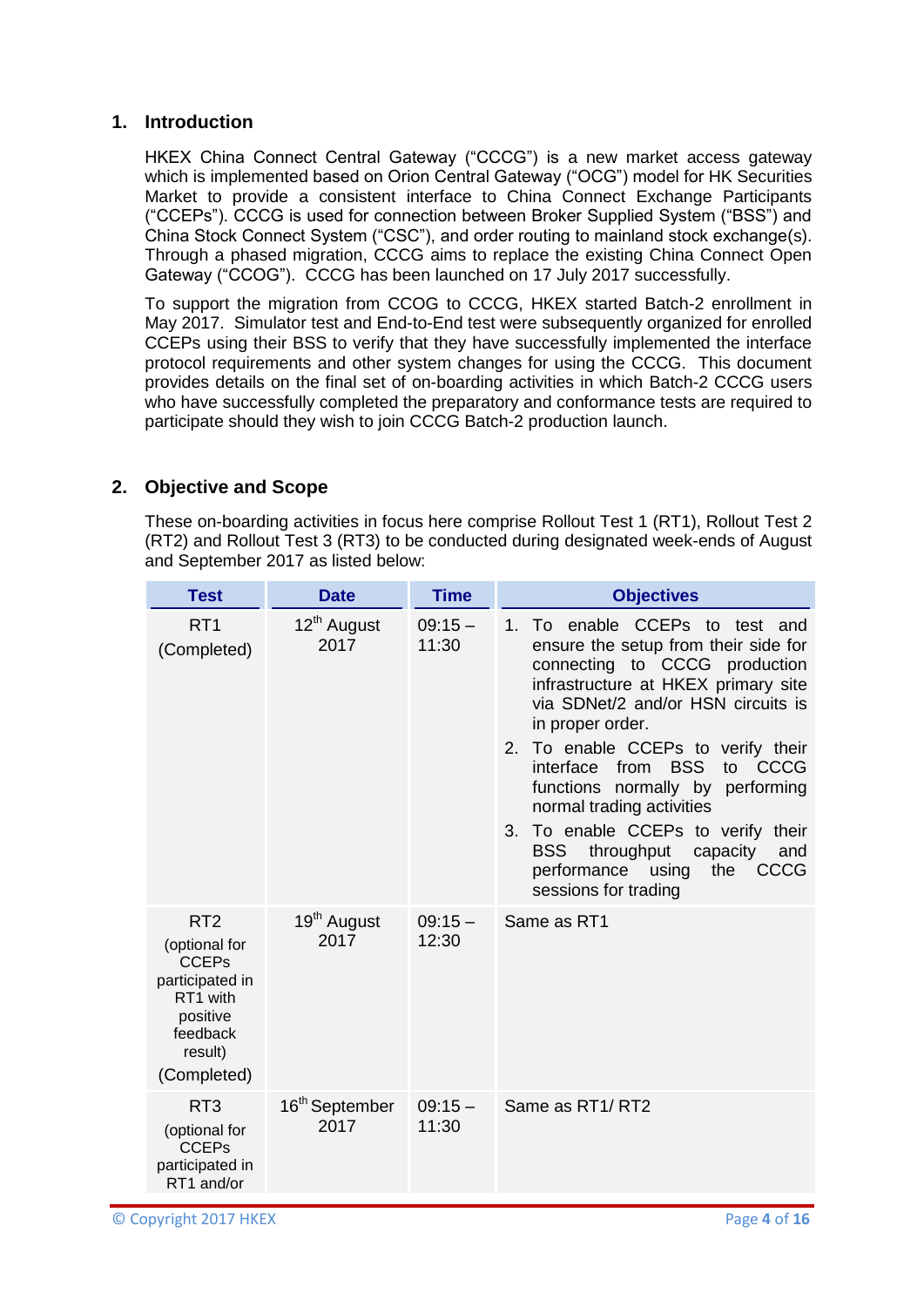| Test                                                    | <b>Date</b> | Time | <b>Objectives</b> |
|---------------------------------------------------------|-------------|------|-------------------|
| RT <sub>2</sub> with<br>positive<br>feedback<br>result) |             |      |                   |

Batch-2 CCCG users are required to participate in either RT1, RT2 or RT3 and satisfactorily complete the RT and return positive test result are then arranged to rollout of CCCG in production.

This information package is for RT3.

## <span id="page-4-0"></span>**3. Guidelines for CCCG Batch-2 Rollout Test 3**

All Batch-2 enrolled CCEPs are requested to make note of the following important points when they take part in RT3 :

### Before RT3

- a. CCEPs must complete the CCCG offline simulator test and end-to-end test to verify the readiness of their BSS software with positive result prior to participation in RT3.
- b. CCEPs should download the latest information package from the [Technical](http://www.hkex.com.hk/eng/csm/securities_technical_documents.htm)  [Documents](http://www.hkex.com.hk/eng/csm/securities_technical_documents.htm) section at [HKEX mutual market](http://www.hkex.com.hk/mutualmarket) website prior to conducting RT3.

### Testing Securities and Shareholdings

- c. Security Database to be used in the RT3 and shareholdings in SSE and SZSE eligible securities assigned to CCEPs for testing purpose are detailed in **Appendix C**.
- d. CCEPs who rely on market data vendors for providing price updates should liaise with their respective market data vendors for providing the services during RT3. It should be noted that HKEX Orion Market Data Platform – China Connect (Securities) (OMD-CC) will also operate during the RT3.
- e. Real-time price data of Northbound ("NB") test securities will be available from the Market Data Portal after market open till market close during RT3. URL of the portal is:<http://203.78.5.160/MDP>

### During / After RT3

- f. **ALL** the applied CCCG and China Connect Drop-Copy sessions will be turned on in the RT3. CCOGs will also be turned on if EPs still have throttle and broker number assigned to CCOGs after transferring throttle to CCCG sessions. CCEPs should disconnect their BSS from CCOG if such BSS will not participate in RT3.
- g. CCEPs must ensure that the correct version of BSS software be activated before connecting to CSC. After the RT3, CCEPs must ensure that fallback of BSS software and/or back-office systems(s), where applicable, to current production version is successfully completed so that there is no interruption to their trading activities on the following trading day. CCEPs are reminded to back up their BSS production databases before the RT3 so that the database can be restored after the test to safeguard data integrity for the following trading day.
- h. CCEPs must sign on **ALL** subscribed CCCG session(s) and China Connect Drop-Copy session(s) by using the assigned Comp ID and testing password "Ab123456".
- i. CCEPs participating in Shenzhen-Hong Kong and Shanghai-Hong Kong Stock Connect are required to input orders for SZSE & SSE securities via their applied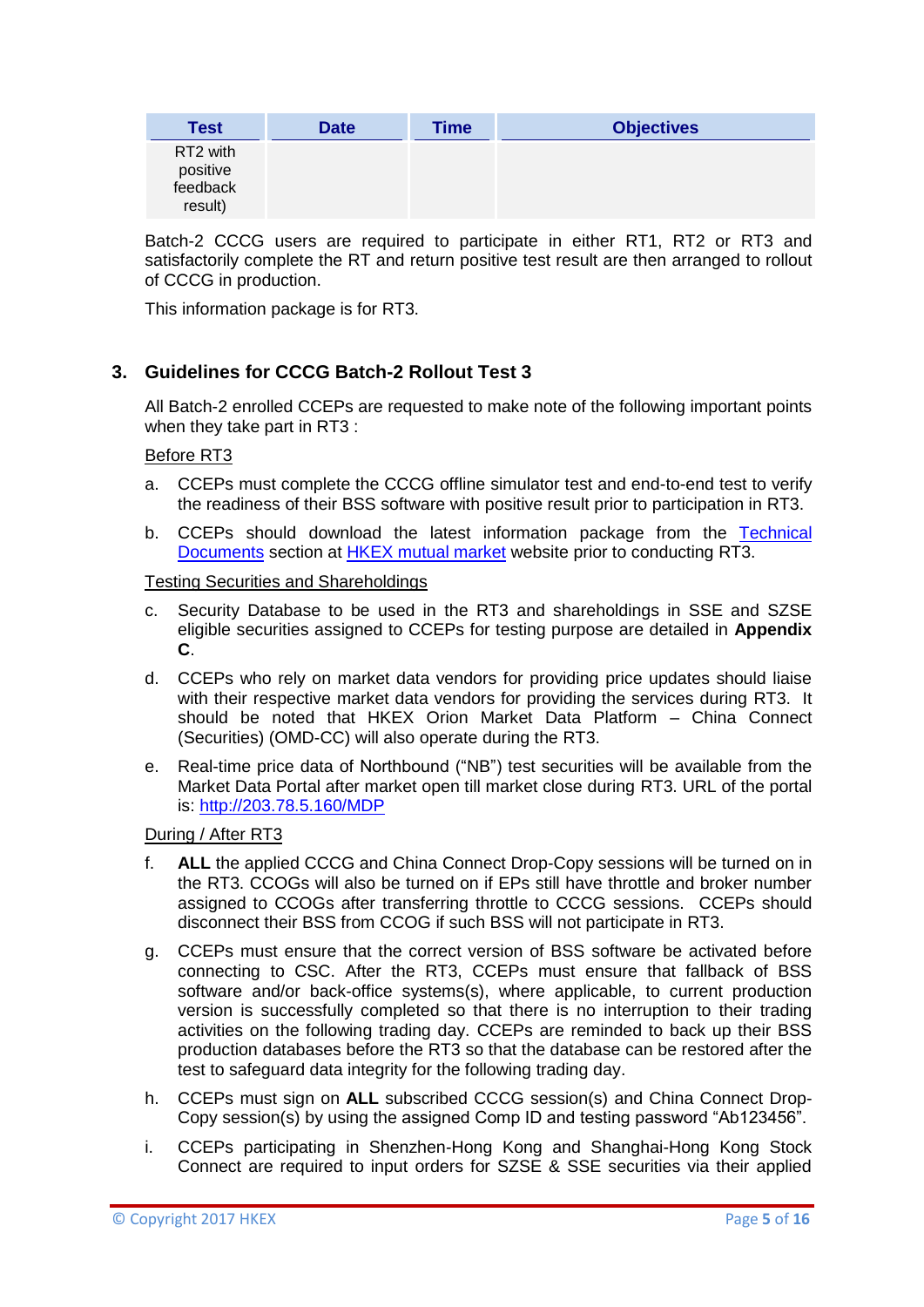CCCG session(s).

- j. CCEPs implementing/supporting short selling function must input at least 1 short selling order for each of Shenzhen and Shanghai market.
- k. CCEPs implementing/supporting pre-trade checking function for institutional investor ID (II ID) must input at least 1 II ID sell order for each of Shenzhen and Shanghai market. Buy order is optional.

CCEPs already rolled out pre-trade checking function for II ID, please use the II ID opened at or before 14 September 2017.

CCEPs supported but not yet rolled out pre-trade checking function for II ID, dummy II ID will be separately issued to the relevant CCEPs.

- l. After completion of RT, CCEPs must return the feedback forms for each of the RT to HKEX on or before the specified dates.
- m. Two 5-minute Volume Test sessions are scheduled in RT3 to assist CCEPs using CCCG session in verifying their system throughput capacity and performance.
- n. CCEPs trading through CCCG sessions should monitor the performance of their systems during the volume test sessions to see whether there is any issue with their BSS, especially in handling maximum entitled throughput capacity.
- o. Check orders and / or trades received from the China Connect Drop-Copy session applied.
- p. Trade and other files applicable for NB trading will be available for download from the nominated folder, specially designated for testing, through the [Electronic](https://www.ecp.hkex.com.hk/logon.aspx)  [Communication Platform](https://www.ecp.hkex.com.hk/logon.aspx) (ECP).

### <span id="page-5-0"></span>**4. Rollout Test 3 on 16 September 2017**

It is mandatory for participation. Below is the timetable for reference:

| Time                    | <b>Session</b>                                                                                   |
|-------------------------|--------------------------------------------------------------------------------------------------|
| $09:10^{Note1} - 09:25$ | <b>Opening Call Auction</b>                                                                      |
| $09:25^{Note1} - 10:31$ | Morning Continuous Auction (including one 5-minute Volume<br>Test session starting from 10:00)   |
| $10:34^{Note1} - 11:31$ | Afternoon Continuous Auction (including one 5-minute Volume<br>Test session starting from 11:00) |
| 11:35                   | Day Close                                                                                        |

#### Note 1

*CSC will start to accept China Connect orders few minute(s) before the commencement of trading session(s) of SSE and SZSE. However, the CSC, SSE and SZSE will only process China Connect orders input when the Opening Call Auction Session commences at 9:15 or Morning Continuous Auction Session commences at 9:30 or when the Afternoon Continuous Auction Session commences at 10:35 according to SSE/SZSE timetable.*

### <span id="page-5-1"></span>**5. Typhoon and /or Rainstorm Arrangements**

CCEPs are requested to note the following arrangement should typhoon or rainstorm be encountered on the day of RT3.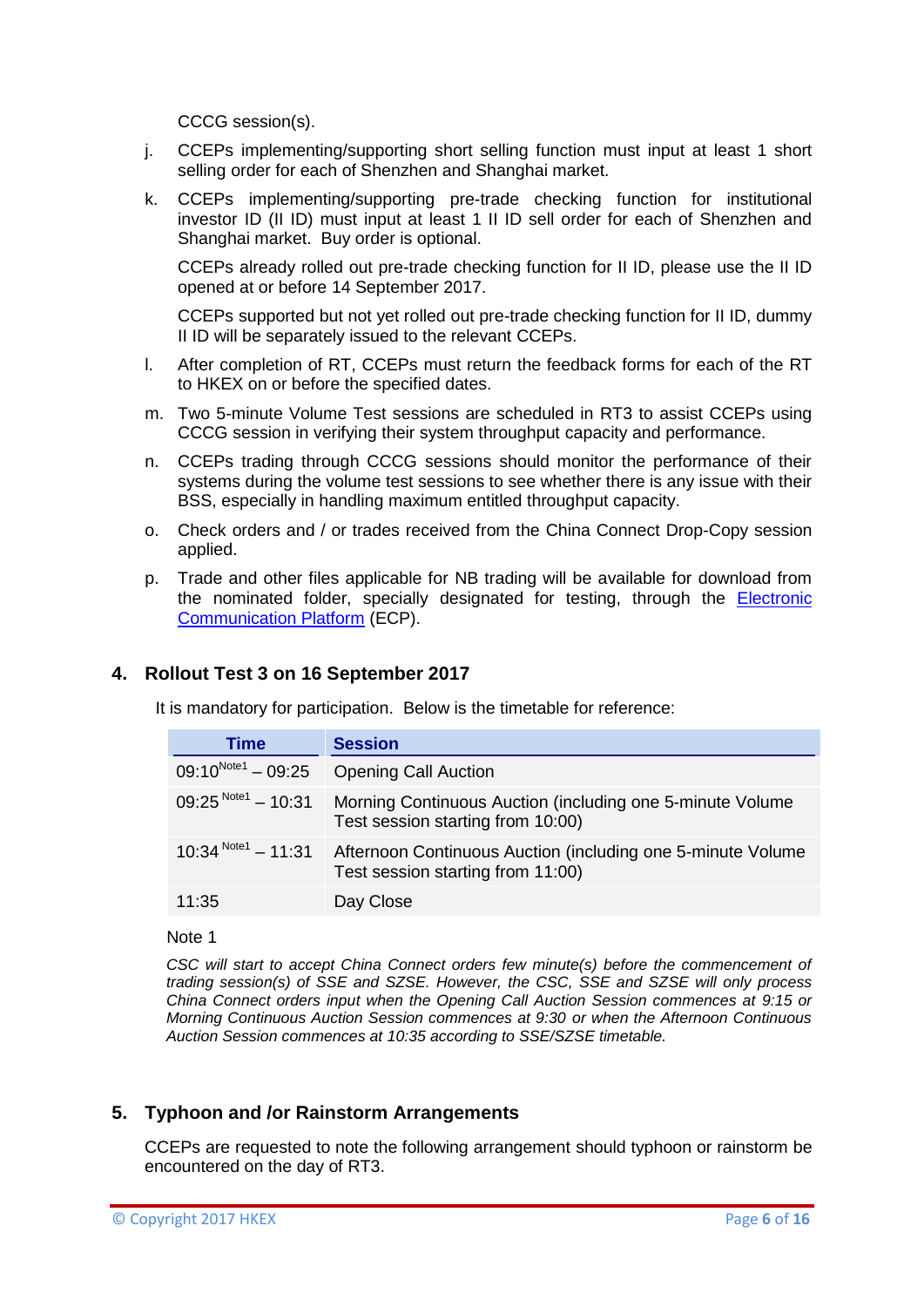- a. In case Typhoon Signal No. 8 or above and / or Black Rainstorm Warning is issued or continues to be issued anytime from 7:00am to 9:00am, the activity of the day will be cancelled and will not be resumed for the rest of the day.
- b. In case Typhoon Signal No. 8 or above is issued after 9:00am, the activity of the day will be terminated 15 minutes thereafter.
- c. In case Black Rainstorm Warning is issued after 9:00am, the activity of the day will continue until completion.

In any case, all participating CCEPs should complete the appropriate day-end works including file/database backup and restoration, system restoration/fallback and so on to ensure there will be no interruption on the next trading day.

## <span id="page-6-0"></span>**6. Enquires**

For queries and/or further clarification on the CCCG RT3, please contact us by e-mail to [ams3info@hkex.com.hk.](mailto:ams3info@hkex.com.hk)

Alternately, you may contact HKEX by phone at the following numbers:

- Participant General Enquiry Hotline at 2840-3626 for general issue
- BSS Support Team at 2840-3351 for technical enquiry
- HKEX-IS Team at 2211-6558 for OMD-CC enquiry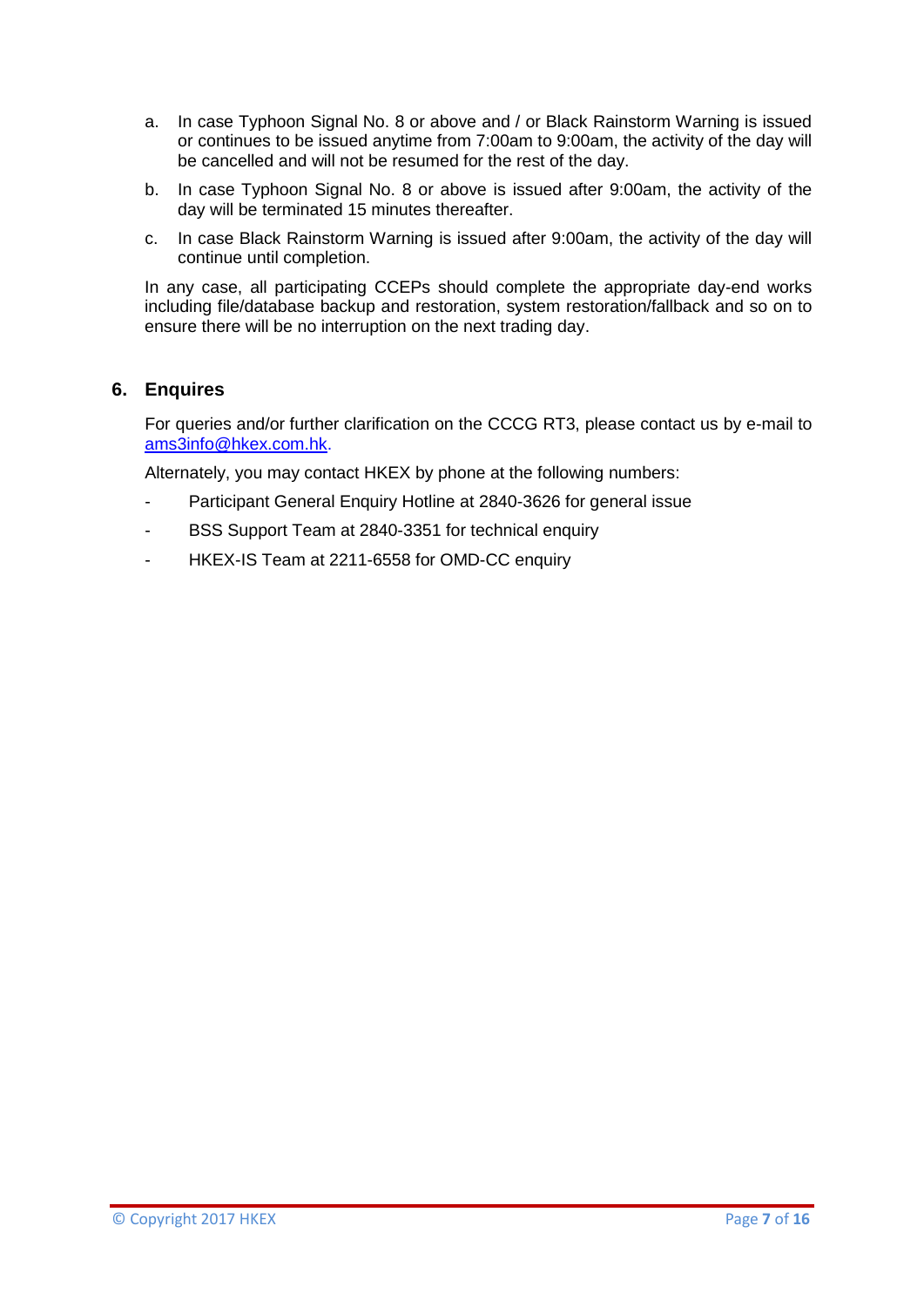# <span id="page-7-0"></span>**7. Appendices**

**Appendix A Activity Rundown for Batch-2 CCCG Rollout Test 3**

- **Appendix B Feedback Form**
- **Appendix C Testing Stocks and Stock Balances**
- **Appendix D Notes on Order Input**
- **Appendix E Privacy Policy Statement**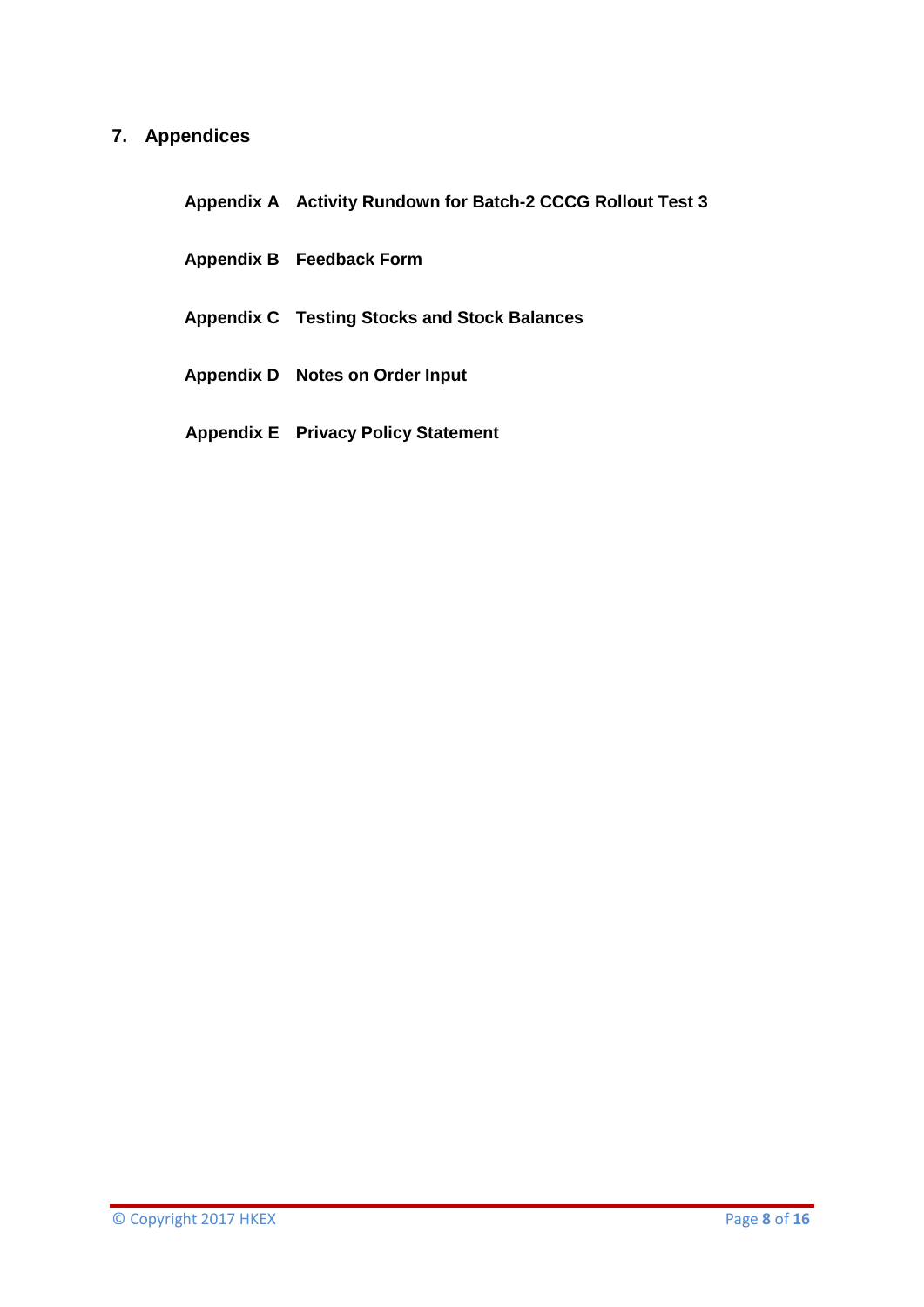

# **Activity Rundown for Batch-2 CCCG Rollout Test 3 on 16 September 2017**

| <b>Time</b>                               | <b>Activities of CSC (Northbound Trading)</b>                                                                                                                                                                                                                                                                                  |  |  |  |
|-------------------------------------------|--------------------------------------------------------------------------------------------------------------------------------------------------------------------------------------------------------------------------------------------------------------------------------------------------------------------------------|--|--|--|
|                                           | <b>Friday (15 September 2017)</b>                                                                                                                                                                                                                                                                                              |  |  |  |
| After 17:00                               | $\Box$ For all CCCG/BSS sessions, ensure change, if any, to network configuration<br>is properly completed                                                                                                                                                                                                                     |  |  |  |
|                                           | □ Ensure all CCCG/BSS components and CCOG/BSS components (including<br>network routers & CCOG servers) are powered on after trading hours                                                                                                                                                                                      |  |  |  |
|                                           | $\Box$ Ensure the production database of in-house / back-office systems are<br>properly backed-up                                                                                                                                                                                                                              |  |  |  |
|                                           | $\Box$ For those BSS which are not going to participate in the test, ensure that each<br>of these BSS is not connected to the CCOG, to avoid receiving the testing<br>data.                                                                                                                                                    |  |  |  |
|                                           | $\Box$ For all existing production BSS, please do not input any next day requests<br>after trading hours on Friday (i.e., requests intended for submission to CSC<br>on the following trading day, since next day requests will be submitted to CSC<br>during the RT2 and will not be available on the following trading day). |  |  |  |
|                                           | <b>Saturday (16 September 2017)</b>                                                                                                                                                                                                                                                                                            |  |  |  |
| Before 09:00                              | <b>Logon to CSC Host</b>                                                                                                                                                                                                                                                                                                       |  |  |  |
|                                           | For CCCG and China Connect Drop-Copy Sessions:                                                                                                                                                                                                                                                                                 |  |  |  |
|                                           | □ Connect to ALL applied CCCG and China Connect Drop-Copy Sessions,<br>logon ALL the applied sessions by using the assigned Comp ID and testing<br>password "Ab123456".                                                                                                                                                        |  |  |  |
|                                           | For CCOG/BSS :                                                                                                                                                                                                                                                                                                                 |  |  |  |
|                                           | $\Box$ Perform trading system logon by using production trader ID and testing<br>password "123456".                                                                                                                                                                                                                            |  |  |  |
| <b>Opening Call Auction</b>               |                                                                                                                                                                                                                                                                                                                                |  |  |  |
| $09:10 -$                                 | ❏<br>The opening call auction session of SSE/SZSE will run from 09:15 - 09:25                                                                                                                                                                                                                                                  |  |  |  |
|                                           | $\Box$<br>Simulate real-life trading activities (in terms of order input, pattern and volume)<br>and refer to Appendix D for Notes on Order Input                                                                                                                                                                              |  |  |  |
|                                           | $\Box$<br>Take note of the saleable quantities of eligible stocks on hand with reference<br>to Appendix C                                                                                                                                                                                                                      |  |  |  |
|                                           | Note:                                                                                                                                                                                                                                                                                                                          |  |  |  |
|                                           | CSC will start to accept China Connect orders from 9:10. However, these orders<br>will only be processed according to the timetable of SSE/SZSE.                                                                                                                                                                               |  |  |  |
| <b>Morning Continuous Auction Session</b> |                                                                                                                                                                                                                                                                                                                                |  |  |  |
| 09:30 -                                   | ❏<br>The continuous auction session of SSE/SZSE will run from 09:30 - 10:30<br>❏<br>Simulate real-life trading activities (in terms of order input, pattern and volume)<br>and refer to Appendix D for Notes on Order Input                                                                                                    |  |  |  |
|                                           | ❏<br>Take note the saleable quantities of eligible stock on hand                                                                                                                                                                                                                                                               |  |  |  |
|                                           | CCEPs implement/support short selling function<br>$\Box$ Input at least 1 short selling order for SZSE security and 1 short selling order for<br><b>SSE</b> security                                                                                                                                                           |  |  |  |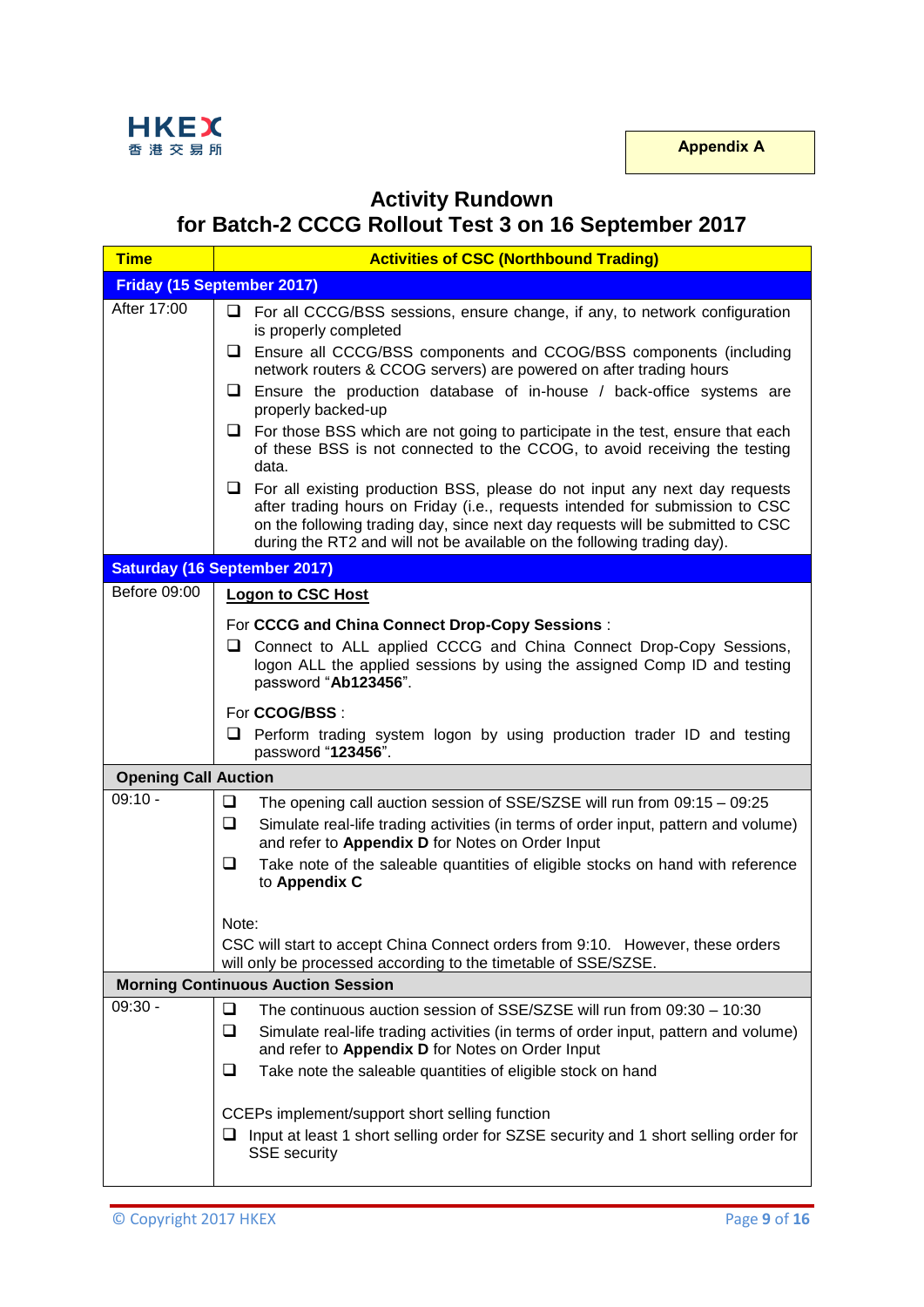|                                        | CCEPs implement/support Pre-trade checking for institutional investor function                                                                                     |  |  |
|----------------------------------------|--------------------------------------------------------------------------------------------------------------------------------------------------------------------|--|--|
|                                        | Input at least 1 sell order for SZSE security and 1 sell order for SSE security<br>⊔                                                                               |  |  |
|                                        | with II ID. For buy order, input of IIID is optional.                                                                                                              |  |  |
|                                        |                                                                                                                                                                    |  |  |
|                                        | Note:                                                                                                                                                              |  |  |
|                                        | ❏<br>CSC will accept China Connect orders from 9:25 to 10:31. However, these                                                                                       |  |  |
|                                        | orders will only be processed according to the timetable of SSE/ SZSE                                                                                              |  |  |
| <b>First Volume Test Session</b>       |                                                                                                                                                                    |  |  |
| $10:00 -$                              | ❏<br>Input orders using all the throttles available for the CCCG session and CCOG                                                                                  |  |  |
| 10:05                                  | for the entire 5 minutes.                                                                                                                                          |  |  |
|                                        | ⊔<br>CCEPs should report immediately any irregularities identified during the                                                                                      |  |  |
|                                        | Volume Test Session to HKEX.                                                                                                                                       |  |  |
|                                        |                                                                                                                                                                    |  |  |
| <b>Exchange</b><br><b>Intervention</b> | 10:31                                                                                                                                                              |  |  |
| <b>Close</b>                           | 10:32                                                                                                                                                              |  |  |
|                                        | <b>Afternoon Continuous Auction Session</b>                                                                                                                        |  |  |
| $10:35 -$                              | SSE:                                                                                                                                                               |  |  |
|                                        | $\Box$<br>The continuous auction session of SSE will run from $10:35 - 11:30$                                                                                      |  |  |
|                                        |                                                                                                                                                                    |  |  |
|                                        | SZSE:                                                                                                                                                              |  |  |
|                                        | $\Box$<br>The continuous auction session of SZSE will run from $10:35 - 11:27$                                                                                     |  |  |
|                                        | ❏<br>Closing Call Auction will run from 11:27 - 11:30                                                                                                              |  |  |
|                                        |                                                                                                                                                                    |  |  |
|                                        | <b>SSE/SZSE:</b>                                                                                                                                                   |  |  |
|                                        | ⊔<br>Simulate real-life trading activities (in terms of order input, pattern and volume)<br>and refer to Appendix D for Notes on Order Input                       |  |  |
|                                        | ❏<br>Take note the saleable quantities of eligible stock on hand                                                                                                   |  |  |
|                                        |                                                                                                                                                                    |  |  |
|                                        | Note:                                                                                                                                                              |  |  |
|                                        | ❏<br>CSC will start accept China Connect orders from 10:34 to 11:31. However,                                                                                      |  |  |
|                                        | these orders will only be processed according to the timetable of SSE/ SZSE.                                                                                       |  |  |
|                                        | <b>Second Volume Test Session</b>                                                                                                                                  |  |  |
| $11:00 -$                              | Same as First Volume Test Session.<br>⊔                                                                                                                            |  |  |
| 11:05                                  |                                                                                                                                                                    |  |  |
| <b>Exchange</b><br><b>Intervention</b> | 11:31                                                                                                                                                              |  |  |
| <b>Day Close</b>                       | 11:35                                                                                                                                                              |  |  |
| $11:35 -$                              | For CCCG and China Connect Drop-Copy Sessions:                                                                                                                     |  |  |
|                                        | Logout and terminate CCCG and China Connect Drop-Copy sessions<br>⊔                                                                                                |  |  |
|                                        | $\Box$ Perform end-of-trading procedures, if any, to ensure database integrity                                                                                     |  |  |
|                                        | $\Box$ Clean up the transaction data (e.g. orders and trades) entered during this test                                                                             |  |  |
|                                        | from BSS (if applicable)                                                                                                                                           |  |  |
|                                        |                                                                                                                                                                    |  |  |
|                                        | For CCOG/BSS:                                                                                                                                                      |  |  |
|                                        | Perform any day-end processes to ensure database integrity<br>⊔                                                                                                    |  |  |
|                                        | $\Box$ Perform trader permanent sign off                                                                                                                           |  |  |
|                                        | $\Box$ Clean up the transaction data (e.g. orders and trades) entered during this test                                                                             |  |  |
|                                        | from BSS (if applicable)                                                                                                                                           |  |  |
|                                        | $\Box$ After the RT3, CCEPs are also reminded to clean up the next day requests, if<br>any, to ensure that these testing orders will not be carried forward to the |  |  |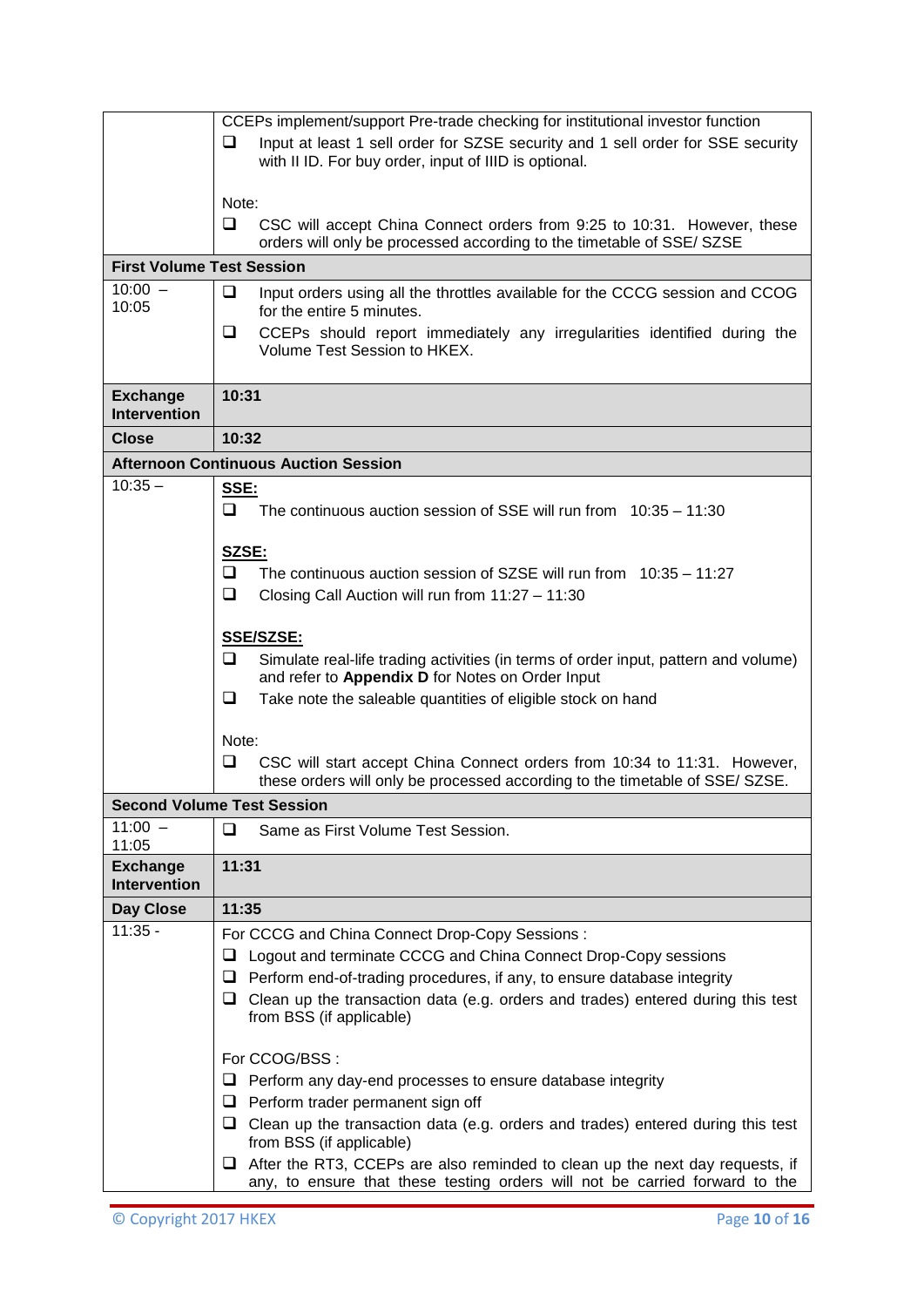|                                          | production on the following trading day<br>Leave all CCOG/BSS and CCCG/BSS components powered-on throughout the<br>weekend.                                                                                                                                                                                                          |
|------------------------------------------|--------------------------------------------------------------------------------------------------------------------------------------------------------------------------------------------------------------------------------------------------------------------------------------------------------------------------------------|
|                                          | Download Day-end Trade File and Closing Price File                                                                                                                                                                                                                                                                                   |
| $12:00 -$<br>14:00                       | Download the following files by using production user ID with "TO" user group (i.e.<br>user ID of MXXXXXTOXXX) and production password through Electronic<br>Communication Platform (ECP)<br>Trade file for SSE/SZSE (from 12:00) and check the accuracy of trade details<br>Closing price file for SSE/SZSE securities (from 12:30) |
|                                          | <b>Complete and Return Feedback Form</b>                                                                                                                                                                                                                                                                                             |
| Before 18:00.<br>18<br>September<br>2017 | Complete and return the Feedback Form (Appendix B) to HKEX by fax (Fax No.:<br>2521-7899 or 2868-5223) or by email to ams3info@hkex.com.hk.                                                                                                                                                                                          |

*Note: CCEPs who do not follow the testing guidelines or conduct frivolous activities during the Rollout Test will be suspended from further participation in the Rollout Test without prior notice.*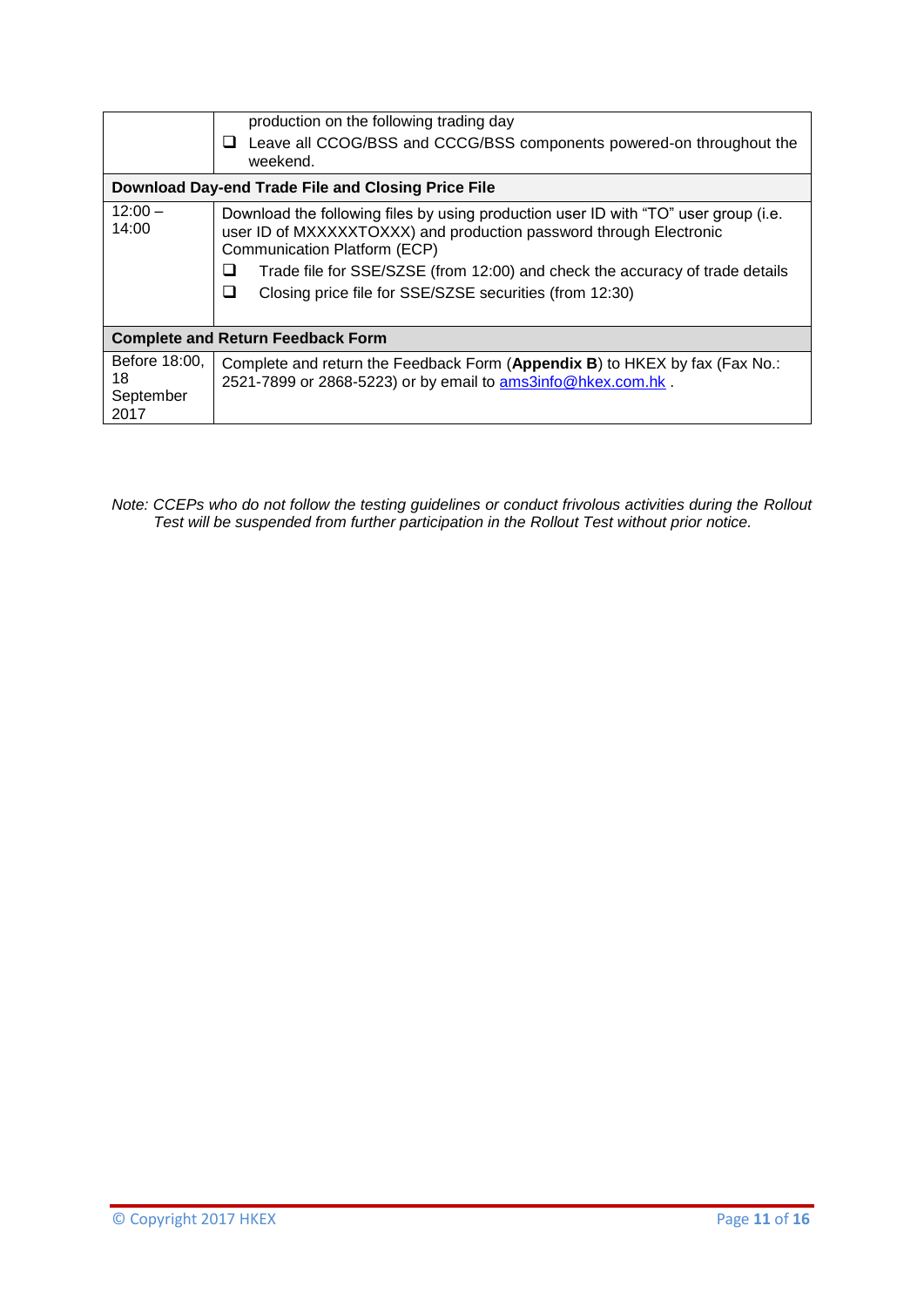

#### **Feedback Form for CCCG Batch-2 Rollout Test on 16 September 2017 (RT3)**

### **Notes :**

- 1. Please complete both Sections I and II of this form.
- 2. **Upon completion, please return the form to HKEX by Fax (fax nos.: 2521-7899 or 2868- 5223) or by Email to** [ams3info@hkex.com.hk](mailto:OrionCentralGateway@hkex.com.hk) **on or before 18 September 2017**
- 3. For enquiry, please contact our Participant General Enquiry Hotline at 2840-3626

#### **Section I Exchange Participant Information**

| <b>Participant Name</b> | Participant ID |
|-------------------------|----------------|
| <b>Contact Person</b>   | Contact No.    |

#### **Section II Exchange Participant Feedback** *(please tick the appropriate boxes)*

| <b>No</b><br>Yes, please specify:<br>Did your trading session(s)/device(s) experience any system failure or interruption during<br>the Rollout Test?<br><b>No</b><br>Yes, please specify: |
|-------------------------------------------------------------------------------------------------------------------------------------------------------------------------------------------|
|                                                                                                                                                                                           |
|                                                                                                                                                                                           |
|                                                                                                                                                                                           |
|                                                                                                                                                                                           |
|                                                                                                                                                                                           |
| Did your trading session(s)/device(s) experience any issue in receiving response for any<br>order transactions (especially during the Volume Test)?                                       |
| <b>No</b>                                                                                                                                                                                 |
| Yes, please provide relevant details of the transactions (e.g. transaction time, stock<br>code, order price etc.,) for analysis by HKEX :                                                 |
|                                                                                                                                                                                           |
| Did your China Connect Drop-Copy session(s) encounter any unresolved connectivity or<br>logon issues during the Rollout Test?                                                             |
| Not applicable                                                                                                                                                                            |
|                                                                                                                                                                                           |
| <b>No</b>                                                                                                                                                                                 |
|                                                                                                                                                                                           |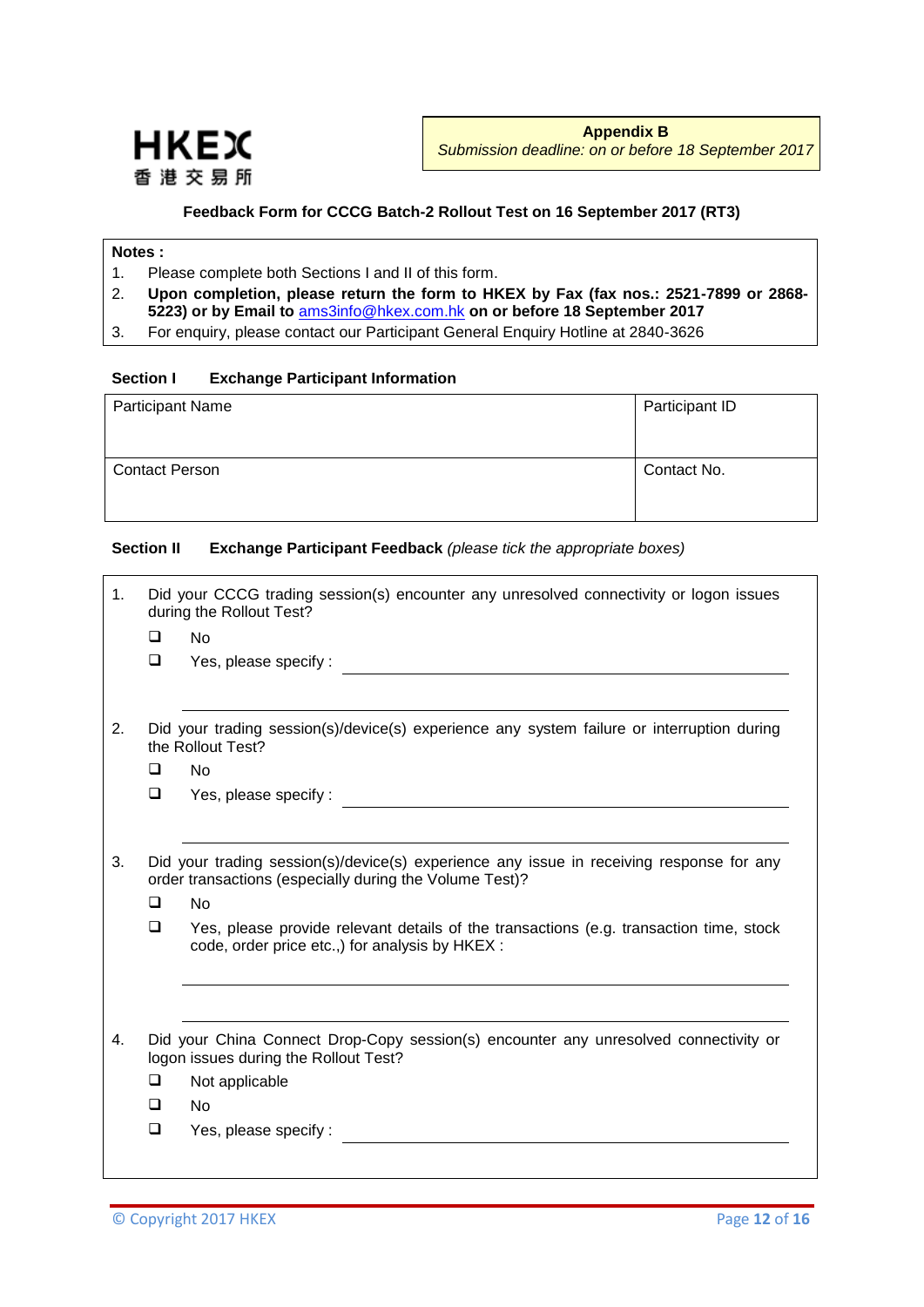| 5. | Did your China Connect Drop-Copy session(s) experience any system failure or interruption<br>during the Rollout Test?<br>❏<br>Not applicable                             |
|----|--------------------------------------------------------------------------------------------------------------------------------------------------------------------------|
|    | <b>No</b><br>◻                                                                                                                                                           |
|    | ❏<br>Yes, please specify:                                                                                                                                                |
| 6. | For HKEX Orion Market Data Platform - China Connect (Securities) (OMD-CC) subscribers:<br>Did you experience any issue in receiving OMD-CC data during the Rollout Test? |
|    | <b>No</b><br>◻                                                                                                                                                           |
|    | ❏<br>Yes, please specify:                                                                                                                                                |
|    |                                                                                                                                                                          |
| 7. | If you have further comments about the Rollout Test, please specify below:                                                                                               |
|    |                                                                                                                                                                          |
|    |                                                                                                                                                                          |
|    |                                                                                                                                                                          |
|    |                                                                                                                                                                          |
|    |                                                                                                                                                                          |
|    |                                                                                                                                                                          |
|    |                                                                                                                                                                          |

*By signing below, we consent to the processing of personal data in accordance with the Privacy Policy Statement included in Appendix E of this Information Package.*

| Signature of Responsible<br>Officer with Company Chop | $\bullet$ | Date |
|-------------------------------------------------------|-----------|------|
|                                                       |           |      |
| Name of Responsible Officer                           | ٠.        |      |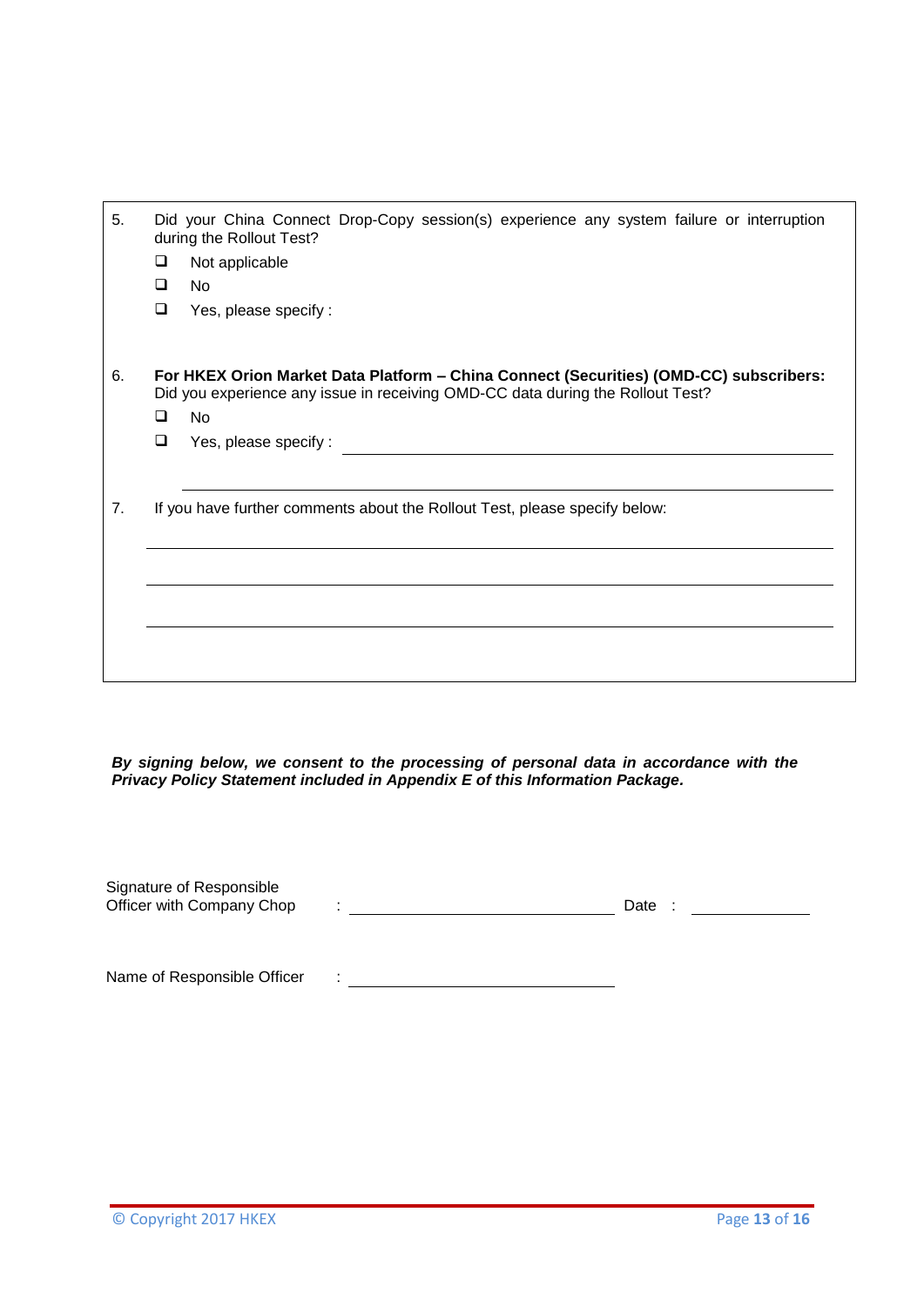### **Testing Stocks and Stock Balances**

#### Security Database for the RT3

CSC : SSE Security database as at market open on 18 September 2017. SZSE Security database as at market open on 18 September 2017. For details, please refer to **Eligible stocks** page on HKEX website at **HKEX mutual market** web corner.

Pre-set Stock Balances for Northbound Trading

For each CCEP and each Institutional Investor (II) ID allocated to CCEP will have the maximum sellable quantity 5,000 for the following stocks during the RT3.

For each Short Selling Security in the RT3, the maximum number of shares available for short selling is 5,000.

| <b>SSE Stock</b><br>Code  | <b>Stock Code</b><br>Mapping in CCASS | <b>Stock Name</b>                                 | Eligible for Short<br>Sell | <b>Stock Balance</b><br>for each EP and<br>II assigned |
|---------------------------|---------------------------------------|---------------------------------------------------|----------------------------|--------------------------------------------------------|
| 600009                    | 90009                                 | SHANGHAI INTERNATIONAL AIRPORT                    | Yes                        | 5,000                                                  |
| 600019                    | 90019                                 | <b>BAOSHAN IRON &amp; STEEL</b>                   | Yes                        | 5,000                                                  |
| 600028                    | 90028                                 | CHINA PETROLEUM AND CHEMICAL                      | Yes                        | 5,000                                                  |
| 600036                    | 90036                                 | CHINA MERCHANTS BANK                              | Yes                        | 5,000                                                  |
| 600066                    | 90066                                 | ZHENGZHOU YUTONG BUS                              | Yes                        | 5.000                                                  |
| 600276                    | 90276                                 | JIANGSU HENGRUI MEDICINE                          | Yes                        | 5,000                                                  |
| 600282                    | 90282                                 | NANJING IRON AND STEEL                            | No                         | 5,000                                                  |
| 600690                    | 90690                                 | QINGDAO HAIER                                     | Yes                        | 5,000                                                  |
| 600887                    | 90887                                 | INNER MONGOLIA YILI INDUSTRIAL                    | Yes                        | 5,000                                                  |
| 600900                    | 90900                                 | CHINA YANGTZE POWER                               | Yes                        | 5,000                                                  |
| 601006                    | 91006                                 | <b>DAQIN RAILWAY</b>                              | Yes                        | 5,000                                                  |
| 601288                    | 91288                                 | AGRICULTURAL BANK OF CHINA                        | Yes                        | 5,000                                                  |
| 601318                    | 91318                                 | PING AN INSURANCE                                 | Yes                        | 5,000                                                  |
| 601328                    | 91328                                 | <b>BANK OF COMMUNICATIONS</b>                     | Yes                        | 5,000                                                  |
| 601398                    | 91398                                 | INDUSTRIAL AND COMMERCIAL BANK OF<br><b>CHINA</b> | Yes                        | 5,000                                                  |
| 601901                    | 91901                                 | <b>FOUNDER SECURITIES</b>                         | Yes                        | 5,000                                                  |
| 601939                    | 91939                                 | CHINA CONSTRUCTION BANK                           | Yes                        | 5,000                                                  |
| 601988                    | 91988                                 | <b>BANK OF CHINA</b>                              | Yes                        | 5,000                                                  |
| 600567                    | 90567                                 | ANHUI SHANYING PAPER INDUSTRY                     | <b>No</b>                  | 5,000                                                  |
| 603288                    | 93288                                 | FOSHAN HAITIAN FLAVOURING AND FOOD                | <b>No</b>                  | 5,000                                                  |
| <b>SZSE Stock</b><br>Code | <b>Stock Code</b><br>Mapping in CCASS | <b>Stock Name</b>                                 | Eligible for Short<br>Sell | <b>Stock Balance</b><br>for each EP and<br>II assigned |
| 000001                    | 70001                                 | <b>PING AN BANK</b>                               | Yes                        | 5,000                                                  |
| 000333                    | 70333                                 | <b>MIDEA GROUP</b>                                | Yes                        | 5,000                                                  |
| 000651                    | 70651                                 | GREE ELECTRIC APPLIANCES INC OF<br><b>ZHUHAI</b>  | Yes                        | 5,000                                                  |
| 000725                    | 70725                                 | <b>BOE TECHNOLOGY GROUP</b>                       | Yes                        | 5,000                                                  |
| 000858                    | 70858                                 | WULIANGYE YIBIN                                   | Yes                        | 5,000                                                  |
| 002027                    | 72027                                 | FOCUS MEDIA INFORMATION TECHNOLOGY                | Yes                        | 5,000                                                  |
| 002415                    | 72415                                 | HANGZHOU HIKVISION DIGITAL<br><b>TECHNOLOGY</b>   | Yes                        | 5,000                                                  |
| 002589                    | 72589                                 | REALCAN PHARMACEUTICAL                            | No                         | 5,000                                                  |
| 300124                    | 77124                                 | SHENZHEN INOVANCE TECHNOLOGY                      | Yes                        | 5,000                                                  |
| 300433                    | 77433                                 | <b>LENS TECHNOLOGY</b>                            | No                         | 5,000                                                  |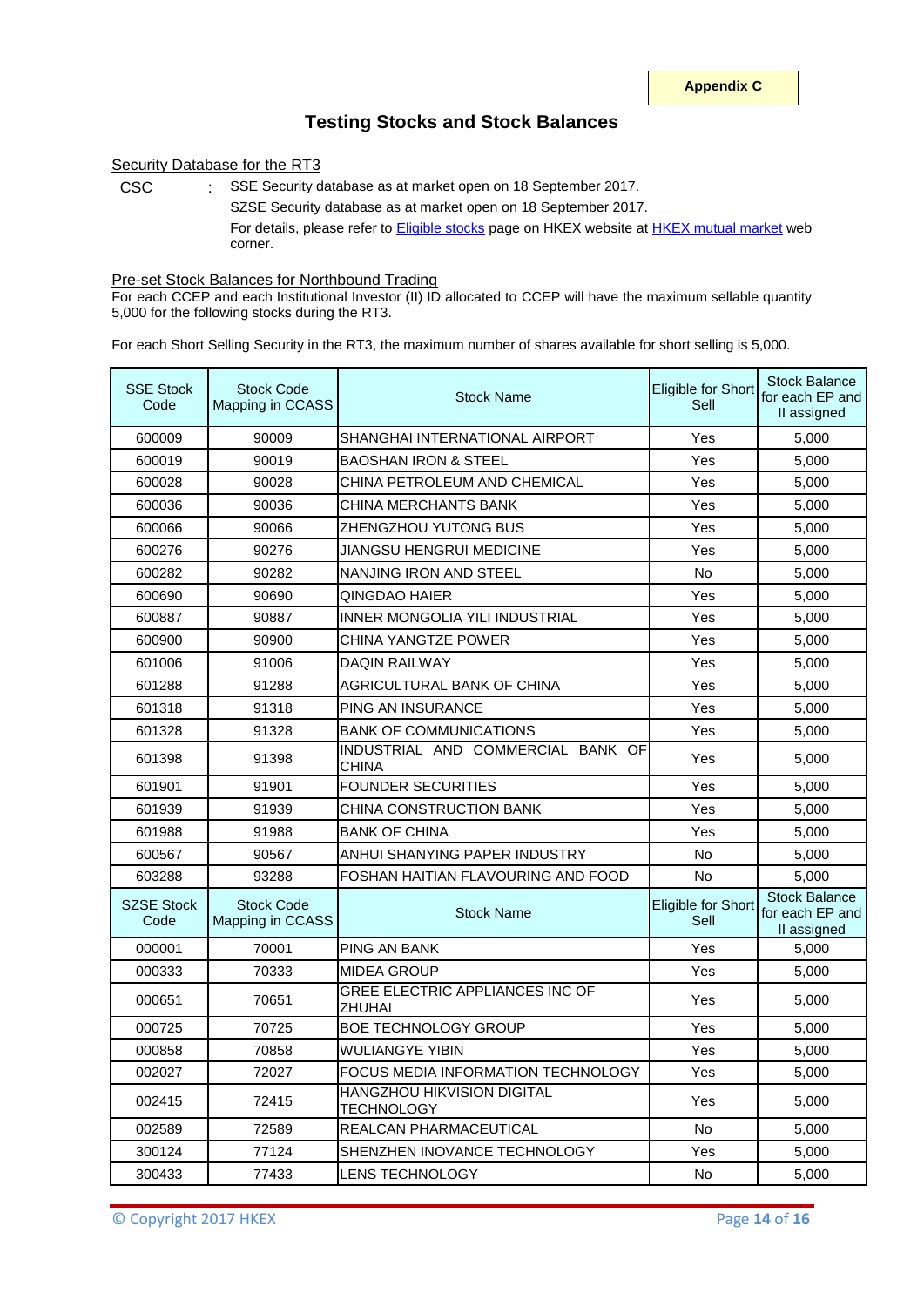**Appendix D**

# **Notes on Order Input for Rollout Test 3**

The following notes on order input are applicable for Opening Call Auction and Continuous Auction Sessions of Northbound Trading

### **General**

- 1. Orders to be input should be at prices within +/- 10% from previous closing price.
- 2. Buy orders should not below the current best bid price/ the latest trade price / the previous closing price (as the case may be) by more than 3%.
- 3. Cancel outstanding orders as far as possible.

#### Short Selling Order

- 4. A Short Selling order for a Short Selling Security shall not be input into the CSC at a price lower than the most recent execution price for that Short Selling Security or, if there have been no executed trades for that Short Selling Security on the relevant CSC trading day, the previous closing price for that Short Selling Security.
- 5. Short Selling order must be in multiples of 100 shares.
- 6. Any Short Selling order of a Short Selling Security that, if executed, will cause the 1% daily limit to be exceeded during the course of a CSC trading day will be rejected by the CSC.

#### Sell Order and Buy Order for Pre-Trade Checking Function for Institutional Investors

7. For those supporting pre-trade checking function for institutional investors, input Institutional Investor ID (IIID) for sell orders and, if applicable, buy orders.